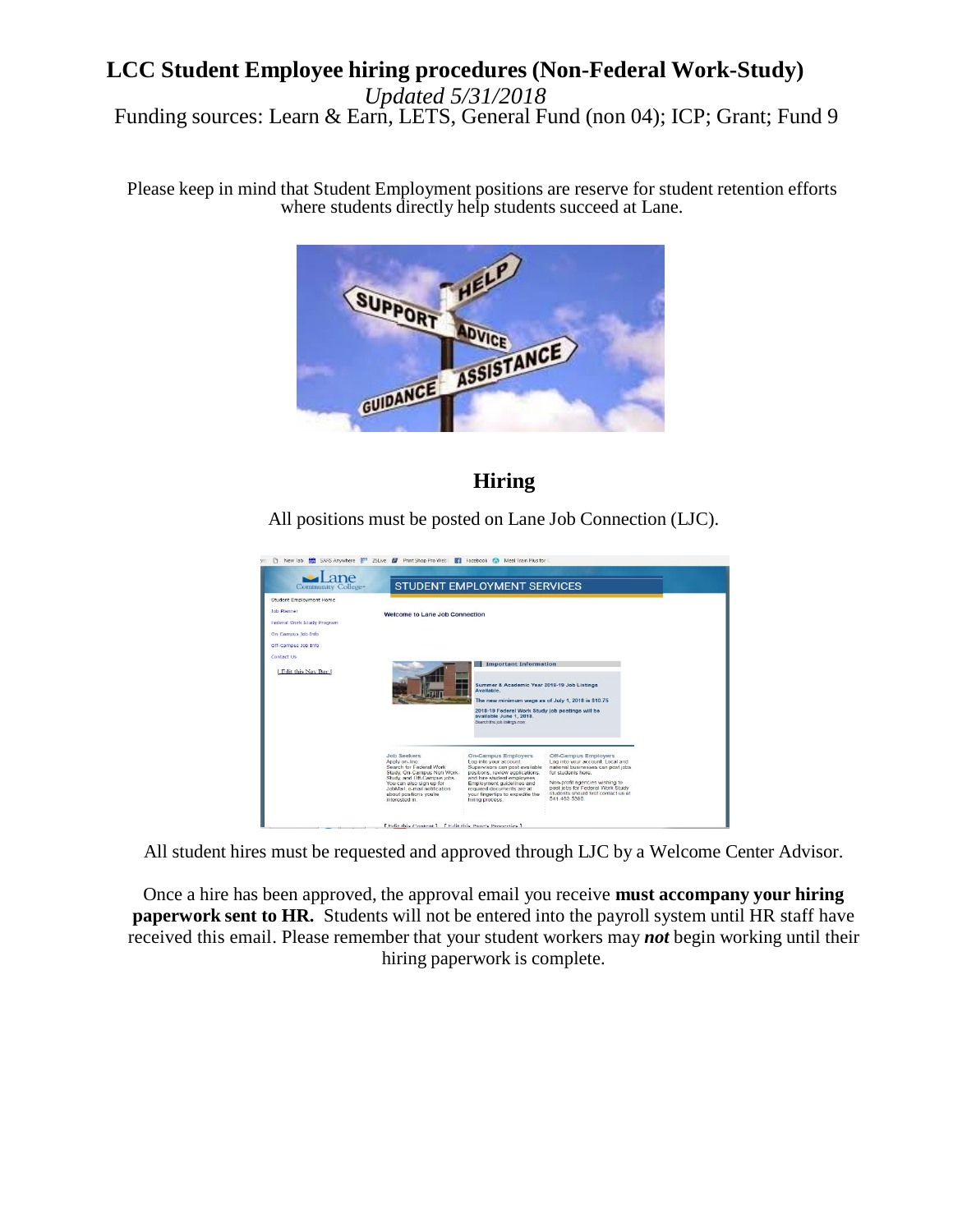## **Paperwork required**

| nd Employm                          | □ New Tab 图 SARS Anywhere <sup>图1</sup> 25Live <i>图</i> Print Shop Pro Web! 图 Facebook 2 Meal Train Plus for © |                                                                                                     |
|-------------------------------------|----------------------------------------------------------------------------------------------------------------|-----------------------------------------------------------------------------------------------------|
| l ane<br>Community College-         | <b>STUDENT EMPLOYMENT SERVICES</b>                                                                             |                                                                                                     |
| <b>Student Employment Home</b>      |                                                                                                                |                                                                                                     |
| Log In<br>Request Log-in Permission | On-Campus Employer Home Page<br>Federal Work-Study or Learn & Earn Program                                     |                                                                                                     |
| Contact Us                          | <b>Student Employment News</b>                                                                                 | <b>Fmployer Tools</b>                                                                               |
|                                     | Welcome Lane employers to your student employment web feature, Lane Job<br>Connection                          | Log-In to Your Control Panel                                                                        |
| Log Out                             | <b>Hiring Forms</b>                                                                                            | Log-in to post tobs, access student apolications, and hire                                          |
| [Edit this Nav Bar.]                | <b>FWS AND LEARN &amp; EARN FORMS</b>                                                                          | students.<br>Request a Log-In                                                                       |
|                                     | I-9 A ** (447) a copy of the student's SS# is required.                                                        | Please establish your account if you are an On-Campus<br>Employer who has never logged in before.   |
|                                     | Payroll Direct Deposit Authorization A **<br>(262)                                                             | Ouick Start Guide                                                                                   |
|                                     | $W-4$ $\rightarrow$ $W$ = $(100)$                                                                              | **(132) Basic quidebook to help employers get started and<br>maintain on-campus student employment. |
|                                     | <b>LEARN &amp; EARN ONLY</b>                                                                                   | <b>Suggestion Box</b>                                                                               |
|                                     | <b>Personnel Action Form (PAE)</b><br>2018-2019                                                                | Send us your suggestions, ideas, or concerns!                                                       |
|                                     | <b>Student Worker Consent Form #1</b>                                                                          |                                                                                                     |
|                                     | Confidentiality Agreement E**(49)                                                                              |                                                                                                     |
|                                     | Student Worker Documentation A ** (45)                                                                         |                                                                                                     |
|                                     | <b>FEDERAL WORK-STUDY ONLY</b>                                                                                 |                                                                                                     |
|                                     | FWS Hire Form A ** (39)                                                                                        |                                                                                                     |
|                                     | <b>FWS Student Employee Evaluation</b><br>Report A ** (50)                                                     |                                                                                                     |

- 1. Approval email received from a Welcome Center Employment Advisor
- 2. A new student employee to your department requires a Student Worker Documentation form.
- 3. A student new to Lane's Student Employment system must complete new hire paperwork (PAF, I-9, W-4, Direct Deposit form, Confidentiality forms, and Student Worker Consent form) and provide a copy of their SS card.



#### **PAF**

A PAF needs to be created with each new student that you hire using the appropriate FOAP for your needs. Learn & Earn has its own FOAP:  $111100 - 530320 - 570100 - 310000$ 

Include your departments "Time Sheet Org"

Student Employment positions begin at \$10.75 an hour and may be increased to \$10.95 after a student worker has worked two full consecutive terms.

Student Worker E-class is C-4